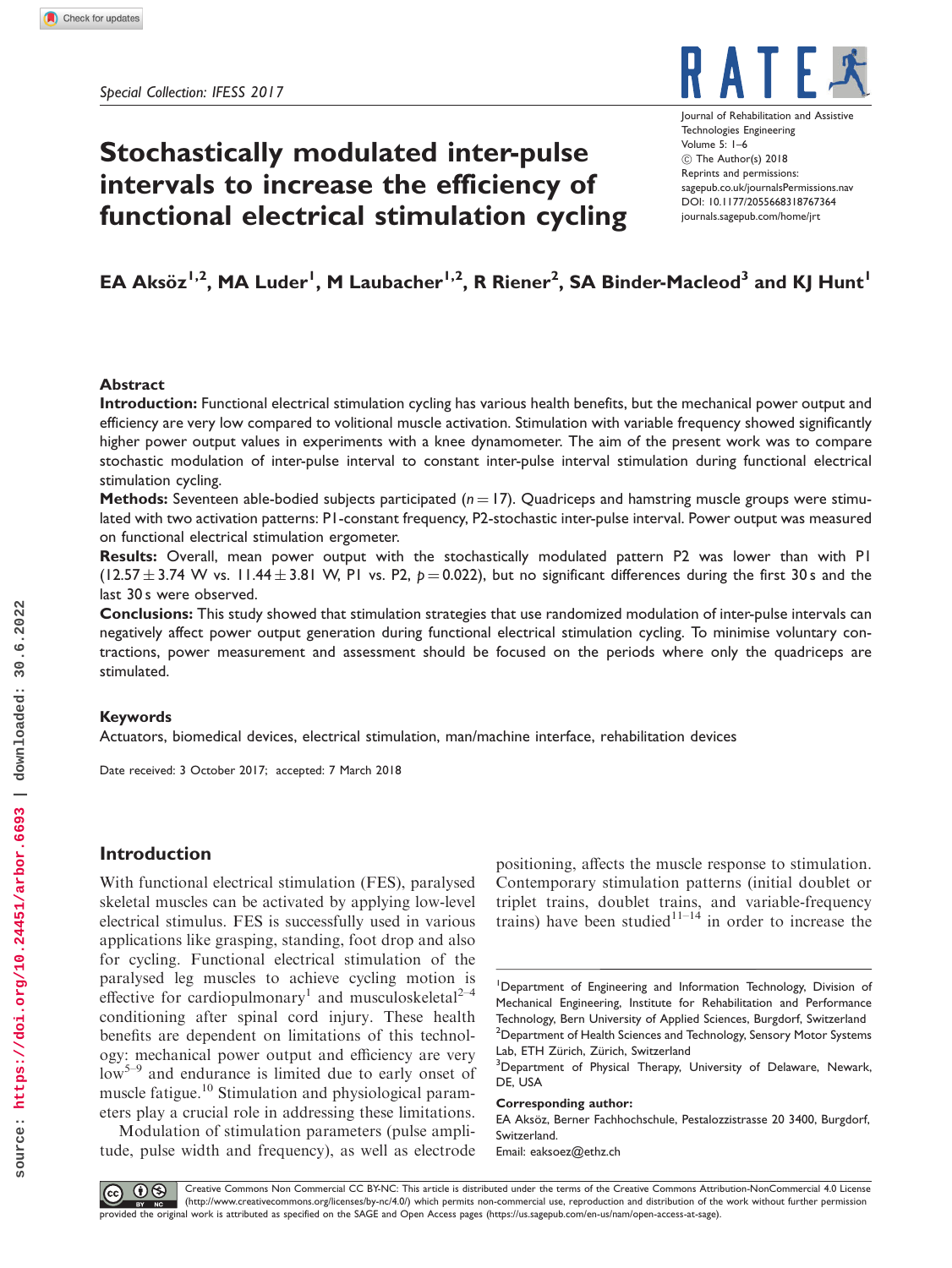efficiency of neuromuscular stimulation by increasing the force generated and offsetting muscle fatigue.

Various studies were conducted to investigate the performance of different muscle activation strategies applied to single muscle group during knee extension on a non-isometric dynamometer. Variable-frequency trains increased force production in non-fatigued and fatigued muscle, compared to constant-frequency trains.<sup>15</sup> Other studies<sup>16–18</sup> examined the effects of stochastic modulation of inter-pulse interval, which is equivalent to stochastically modulating the pulse frequency.<sup>17</sup> It was reported that the time span in which a leg could be extended against gravity by stimulating the quadriceps was significantly increased when the inter-pulse interval (IPI) was varied (compared to constant frequency stimulation), but random modulation of other parameters (amplitude and pulse width) did not appear to have a significant influence on the fatigue rate and the force response of isometric contractions of the quadriceps.<sup>18</sup> In a previous study with a knee extension ergometer, $19$  it was concluded that stimulation strategies that use randomized modulation of IPIs can improve the ability of functional electrical stimulation applications to perform repetitive non-isometric contractions with significantly higher power output in short-term tasks. It was hypothesised<sup>19</sup> that alternative stimulation strategies like variable frequency stimulation trains and development of optimal stimulation protocols for muscle reconditioning may bring better FES-cycling performance and more effective FEScycle training.

EMG responses during voluntary muscle contractions show that trains of action potentials are asynchronous in time and some stochastic modulation of the spacing between the action potentials exists. $20$ FES, in contrast, usually employs synchronous stimulation and causes the muscle fibres to contract simultaneously.<sup>21–23</sup> Hence, the idea of stochastically modulating the IPI deserves more attention. The aim of this work was to compare stochastic modulation of the IPI to constant IPI stimulation during stationary FES cycling with respect to mechanical power output and fatiguability.

# Methods

Short-term performance of two activation patterns (P1: Constant frequency, 35 Hz; P2: stimulation pattern with stochastically-varied IPI) was compared using repeated, randomised application of different trains during a single experimental session. In order to eliminate the possible confounding effects of stimulation timing and possible unwanted co-contraction of other muscle groups, stimulation trains were applied repetitively to quadriceps and hamstrings only.

# Subjects

Twenty-one able-bodied male subjects were recruited (age 23–36 years). Subjects were required to abstain from intense physical activity involving the lower limbs during the 24 h prior to each test. All of the subjects were instructed to remain as passive as possible to reduce voluntary muscle activity during experiments. Four subjects were not included in the data analysis because no observable response could be elicited from the stimulated muscle groups because very low maximum tolerated pulse-width values were set during familiarization phase. Thus, data were analysed for an equivalent of 17 subjects  $(n = 17)$  during 34 sessions. The study was approved by the Ethics Committee of the Canton of Bern, Switzerland (KEK-Nr. 128/14). All participants gave written informed consent.

#### Experimental setup

A recumbent tricycle (ICE Trike, ICE Ltd, UK) was modified and equipped with sensors/actuators to



Figure 1. FES cycling test bed with motor assist. FES: functional electrical stimulation.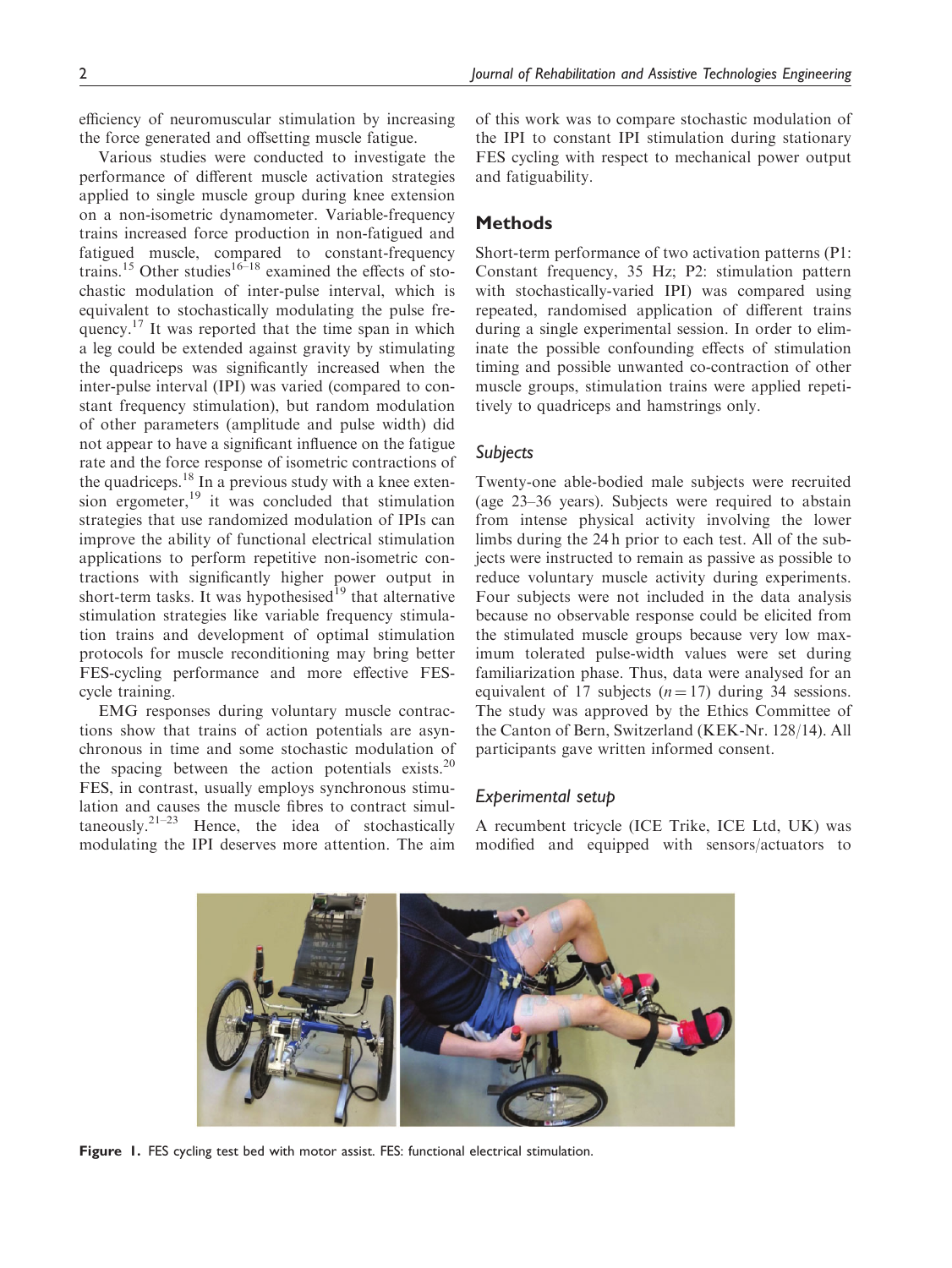perform as a stationary FES test bed (Figure 1). The connecting chain was removed from the pedal sprocket and rear wheel, and the pedals were connected instead to a brushless motor drive system (EC45, Maxon Motor AG, Switzerland) in order to ensure constantcadence cycling independent of applied muscle forces. Subjects were seated on the trike with legs attached to the pedals using custom-made ankle orthoses. A power measurement device (SRAM S975 GXP 170 mm, Schoberer Rad Messtechnik GmbH, Germany) was used to cross-calibrate the shaft torque sensor (X-Cell RT, Alfred Thun Co. KG, Germany) and the motor current values that were used to sense the generated torque. Cross-calibration of the sensors was done by attaching constant weights to the pedal. As a result, power output measurement was possible with an accuracy of 10 mW.

A PC-controlled stimulator was used (Rehastim, Hasomed GmbH) which delivers biphasic current-controlled rectangular pulses through surface electrodes (Axelgaard, Pals Platinum, USA). Sensor data were fed into a data acquisition card (PCI-6221, National Instruments, USA) at 1 kHz sampling rate. Device control and data acquisition were implemented with Matlab/Simulink and the Real-Time Workshop (Mathworks, USA). A graphical user interface was also implemented to set the desired values of stimulation parameters, trains and angles.

# Experimental protocol

For each subject, the experiment consisted of two sessions on two different days. The quadriceps and hamstring muscle groups of both legs were stimulated for a total of 6 min: 3 min with a constant frequency pattern denoted as P1 and 3 min with a stochastically varied IPI denoted as pattern P2; there were short periods of nonstimulated motion before, between and after the stimulation phases (Figure 2). The study design was counterbalanced by randomizing the order of presentation of P1 and P2, i.e. P1 then P2 vs. P2 then P1. Cadence was set to 50 r/min for each session.

The maximum stimulation pulse width was found for each subject before the first formal measurement session in a familiarization phase by gradually increasing the pulse width until the pain threshold and the maximally tolerated pain were reached. Then, 80% of this pulse width was used for the individual's pulse width during the experiments  $(70-145 \,\mu s, \text{mean})$ 95.3  $\mu$ s). For each stimulation pattern (P1 and P2), pulse amplitude was kept constant at 50 mA for the quadriceps and 40 mA for the hamstrings. The quadriceps were stimulated with two channels where the electrodes were placed on the vastus lateralis muscle motor point  $(MP_{vl})$  and vastus medialis motor point  $(MP_{vm})$ to improve the effectiveness of stimulation.<sup>24</sup> Only one channel was used to stimulate the hamstrings. Muscle motor points for the quadriceps were detected with a stimulation pen (Motor Point Pen, Compex, Switzerland).

Each experiment started with a rest phase (2 min) where actuator system moved the pedals and the subject's legs at a constant angular velocity without any stimulation. After the rest phase, stimulation started with P1 or P2. If the subject was stimulated first with P1 during the first session, the second session was started with P2. It has been stated that even 10 min of rest is insufficient,<sup>17</sup> but in order to examine the recovery effect compared with voluntary activation in a short-term protocol, a 3-min rest time was administered between each activation pattern.<sup>25</sup> For P2, the interpulse interval was stochastically modulated by setting the stimulation frequency as a normal distribution,  $f \sim N(\bar{f} = 35 \text{ Hz}, \sigma_f = 15 \text{ Hz})$ . Here,  $\bar{f}$  is the mean



Figure 2. Test protocol and stimulation angles for the left leg. The order of presentation of P1 and P2 was randomly selected for each leg.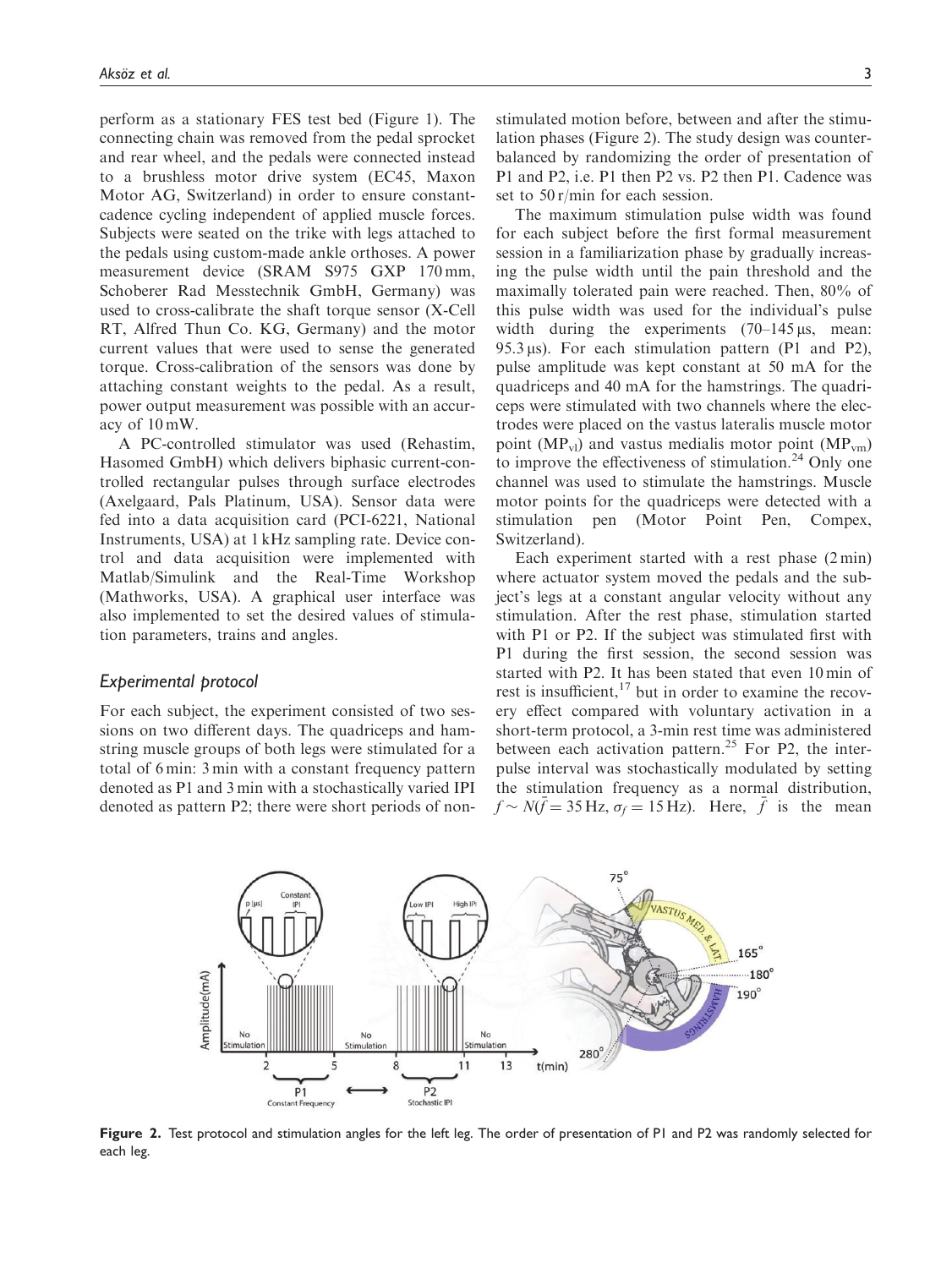frequency and  $\sigma_f$  the standard deviation. For P1, a constant frequency of 35 Hz was used.

#### Data evaluation

Power output (P) was assessed as the product of angular velocity and torque during stimulated cycling. The mean power output in the first  $(P_{F30})$  and last  $(P_{L30})$ 30 s as well as total mean power  $(P_m)$  of each phase was evaluated. Differences between mean values of these outcomes between P1 and P2 were examined using paired, two-sided t-tests (data normality was checked using a Kolmogorov–Smirnov test). The significance level was set to  $\alpha = 0.05$ . Mean differences (MD) and 95% confidence intervals were also calculated.

Fatigue<sup>4</sup> was measured for power output values for each stimulation pattern and is shown as the percentage power output loss:  $P_{loss} = 100\%*(P_{F30} - P_{L30})/P_{F30}$  of each stimulation phase. All statistical analyses were carried out using the Matlab Statistics and Machine Learning Toolbox (Mathworks Inc., USA).

# **Results**

There was significantly higher total mean power output with the constant frequency pattern P1 compared to stochastically modulated frequency pattern P2

 $(P_m = 12.57 \pm 3.74 \text{ W} \text{ vs. } 11.44 \pm 3.81 \text{ W}, \text{ P1} \text{ vs. } \text{P2},$  $p = 0.022$ ). There was no significant difference between the patterns during the first 30 s ( $P_{F30} = 18.20 \pm 4.95$  W vs.  $17.76 \pm 5.31 \text{ W}$ ,  $p = 0.74$ ) and the last 30 s  $(P_{L30} = 9.73 \pm 2.99$  W vs.  $9.34 \pm 3.64$  W,  $p = 0.44$ ). There was no significant difference between the patterns with regard to fatiguability ( $P_{loss} = 45.0 \pm 16.5$  % vs.  $44.8 \pm 25.1$  %, P1 vs. P2,  $p = 0.96$ ). These results are summarised in Table 1 and Figure 3.

# **Discussion**

The aim of this work was to compare power output and fatigue properties of stochastically modulated IPI to constant IPI stimulation during stationary FES cycling.

The efficiency of FES cycling is much lower compared to normal cycling, and the efficiency is dependent upon the parameters of muscle stimulation.<sup>26</sup> Crude control of muscle groups is one of the main factors responsible for the low power output achieved with FES.<sup>8</sup> In this study, power output during the first and last 30 s of stimulation showed no differences between the two patterns compared. But constant frequency stimulation showed significantly higher overall power output compared to stochastically modulated IPI. This result was unexpected, since previous measurements with the same protocol on a knee dynamometer

**Table 1.** Primary outcomes for paired comparisons and  $p$ -values for comparison of means.

|                    | Mean (SD)    |                | MD (95% CI)               |       |
|--------------------|--------------|----------------|---------------------------|-------|
|                    | ΡI           | P <sub>2</sub> | $P2-P1$                   | Þ     |
| $P_{F30}$ [W]      | 18.20 (4.95) | 17.76(5.31)    | $-0.44$ ( $-2.22$ , 1.58) | 0.74  |
| $P_{L30}$ [W]      | 9.73(2.99)   | 9.34(3.64)     | $-0.39$ ( $-1.32, 0.59$ ) | 0.44  |
| $P_m$ [W]          | 12.57(3.74)  | 11.44(3.81)    | $-1.13$ (-2.07, -0.19)    | 0.022 |
| $PI_{\rm oss}$ [%] | 45.0% (16.5) | 44.8% (25.1)   | $-0.20$ ( $-7.1, 6.7$ )   | 0.96  |

Note:  $n = 17$ .

MD: mean difference; SD: standard deviation; CI: confidence interval.



Figure 3. Power output samples for P1 and P2, sample differences  $(D = P2-P1)$ , mean difference (MD) and 95% confidence intervals. (a) First 30 s,  $P_{F30}$ . (b) Last 30 s,  $P_{L30}$ . (c) Overall,  $P_m$ . The red horizontal bars are mean values.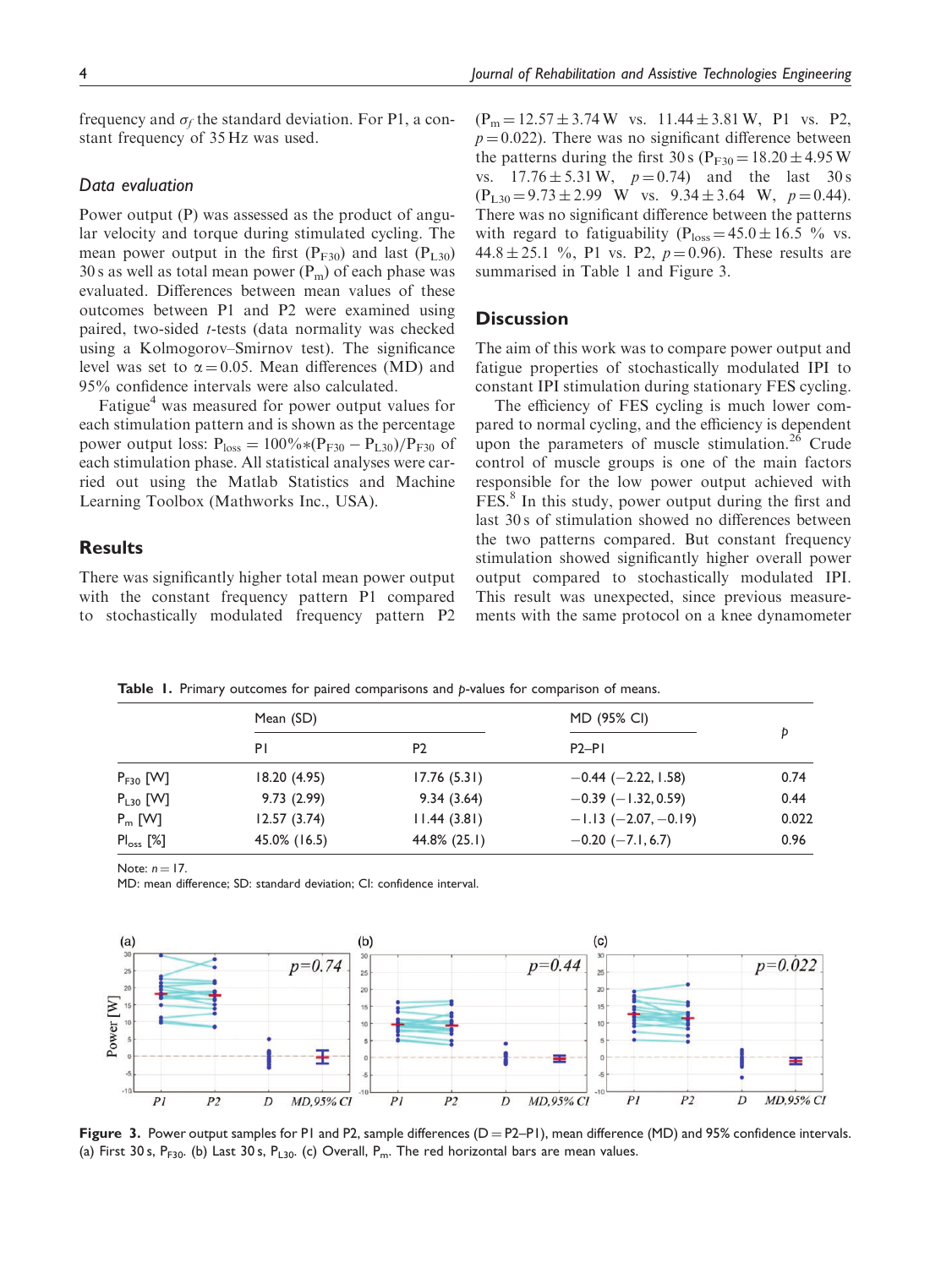demonstrated higher power output for randomized IPI.<sup>19</sup> Compared to the dynamometer, where only knee-extensors were stimulated (i.e. quadriceps), the hamstrings were also stimulated on the FES-cycling ergometer system. This more complex motion makes it more difficult to stimulate accurately. Activation angles and multiple stimulated muscle groups could have affected the present observations. Electrode placement for the quadriceps was carried out by motor point detection, but for the hamstrings, the electrodes were placed by trial and error as motor point detection for hamstrings is not possible with a motor point pen. As the surface electrode positions are crucial for effective muscular stimulation, the overall power output values might have been negatively impacted by ineffective stimulation of the hamstrings.

Although the mean power output for constant-frequency stimulation was significantly higher than for stochastic modulation ( $p = 0.022$ ), the absolute power difference is quite small. Whether or not any differences should be considered clinically or practically, as opposed to statistically, significant depends very much on the application scenario: very small power differences are not likely to be important during stationary cycle ergometer, but could provide functional advantage during mobile cycling.

The results showed no overall effect on fatiguability  $(P<sub>loss</sub>)$  when stimulation frequency was randomly modulated. Further investigation should be carried out using progressive randomized modulation of IPIs (40 Hz <  $f < 60$  Hz and 20 Hz  $< f < 30$  Hz). Significantly lower rates of muscle fatigue observed in a previous study<sup>16</sup> could have been the result of recruiting more muscle fibres at higher frequencies  $(f > 50 \text{ Hz})$ . Although previous studies indicate that repeatable results have been achieved using at least 10-min rest time, $17,27-29$  in the experiments reported here, a 3-min rest time did not show any layover effect. This could be due to the short-term  $(2 \times 3 \text{ min})$  stimulation protocol and multiple channel stimulation strategy for the quadriceps.

These observations motivate further examination of different randomization strategies for maximum mechanical advantage in an ergometer system which prevents voluntary contractions as well as possible: in contrast to constant-frequency stimulation, where motor units of different type are recruited in a nonselective, spatially fixed, and temporally synchronous manner,<sup>30</sup> stochastic modulation of IPI is more akin to natural stimulation which has varying discharge patterns employing non-synchronous, selective recruitment and which exploits high-frequency bursts and the catchlike property. $31$ 

One limitation of this study is that the measurements were conducted with able-bodied subjects. Although the stimulation was at a tolerable intensity, voluntary contractions cannot be discounted and may have affected the outcomes. In a previous study using a knee dynamometer, voluntary contractions are minimized as only one muscle group (quadriceps) was stimulated and the performance was measured during only the knee extension phase. The FES-cycling ergometer system is more susceptible to voluntary contractions as one more muscle group (hamstrings) is stimulated for pedalling. In addition to these factors, voluntary contractions in a familiar movement (cycling) can be higher than during knee extension.

# Conclusion

This study showed that stimulation strategies that use randomized modulation of IPIs can negatively affect power output generation during FES cycling. To minimise voluntary contractions, power measurement and assessment should be focused on the periods where only the quadriceps are stimulated to better observe the effect of pattern modulation in functional electrical stimulation applications which perform repetitive, non-isometric contractions in short-term tasks.

# Acknowledgements

The findings of this paper were previously presented at the 21st Annual Conference of the International Functional Electrical Stimulation Society, IFESS, London 2017.

#### Declaration of conflicting interests

The author(s) declared no potential conflicts of interest with respect to the research, authorship, and/or publication of this article.

#### Funding

This work was supported by Swiss National Science Foundation (grant number: 320030\_150128/1).

#### **Guarantor**

KJH.

#### Contributorship

All authors contributed to the design of the study. EAA and ML did the data acquisition. All authors contributed to the analysis and interpretation of the data. EAA wrote the manuscript. All authors reviewed and revised it critically for important intellectual content. All authors read and approved the final manuscript.

### **References**

1. Berry HR, Perret C, Saunders BA, et al. Cardiorespiratory and power adaptations to stimulated cycle training in paraplegia. Med Sci Sports Exerc 2008; 40: 1573–1580.